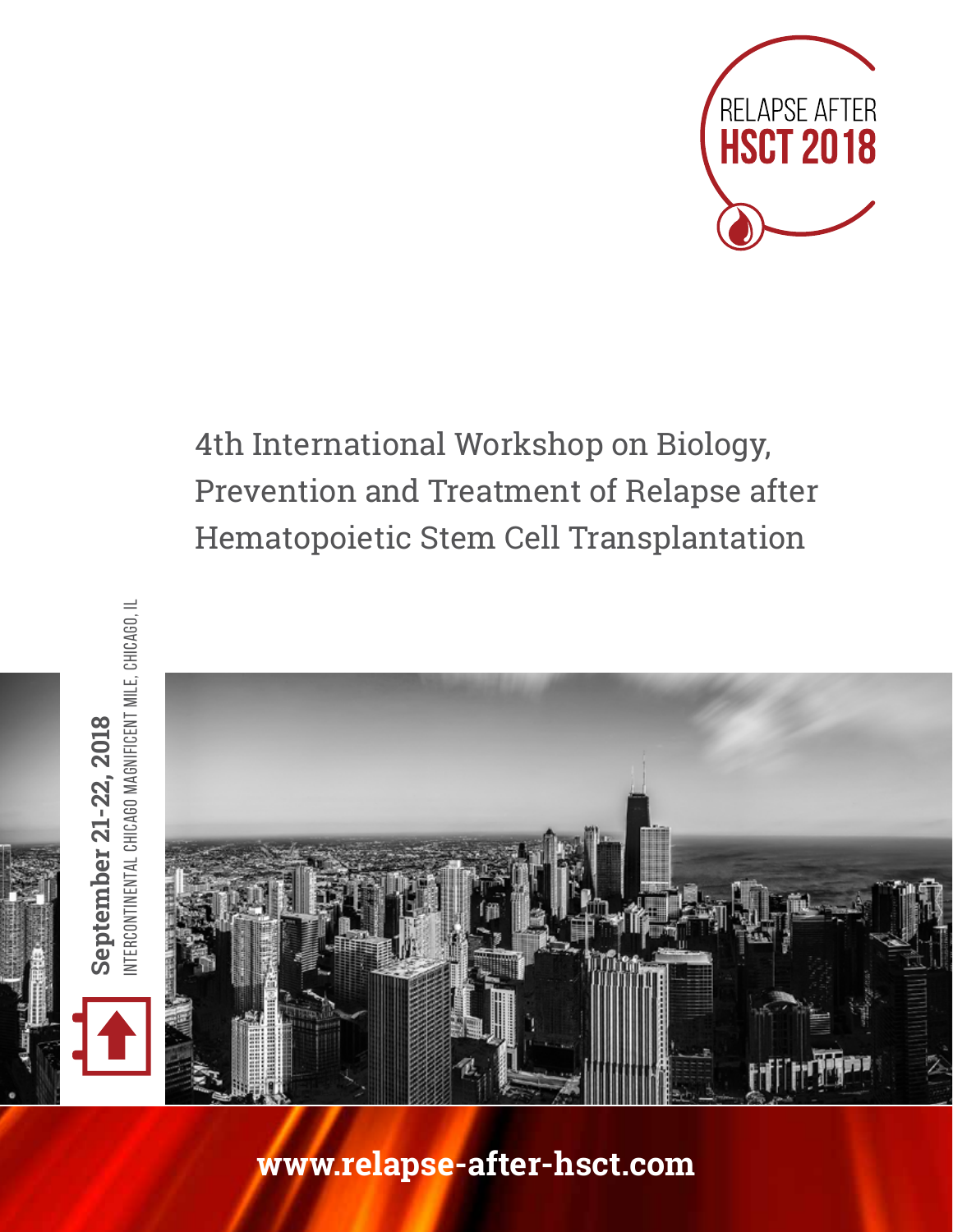**RELAPSE AFTER HSCT 2018** 

# **4TH INTERNATIONAL WORKSHOP ON BIOLOGY, PREVENTION AND TREATMENT OF RELAPSE AFTER HEMATOPOIETIC STEM CELL TRANSPLANTATION**

Relapse and disease progression are the leading causes of treatment failure for most hematologic malignancies treated with both allogeneic and autologous hematopoietic stem cell transplantation (HSCT). This symposium continues to grow and evolve from achievements of the first three Workshops, as we have witnessed tremendous progress in our understanding and treatment of relapse in the past 10 years. As such, the planned objectives of the Fourth Workshop are designed to present the latest scientific and clinical advances related to relapse after HSCT and to provide a forum for the presentation of ongoing laboratory, translational, and clinical research specifically related to this field. The educational content of this conference is relevant for medical and pediatric hematologists-oncologists, hematopoietic stem and immune cell translational and basic scientists, hematopathologists, physicians-in-training (Fellows/ Residents/Post Docs), advance practice providers, pharmacists, oncology nurses and other associated allied health professionals. The workshop will feature internationally recognized speakers from a multidisciplinary, diverse group comprised of basic and translational scientists and clinical investigators.

The workshop will include formal didactic presentations and informal discussion panels. It will also offer investigators interested in the field the opportunity to present their work in dedicated oral and poster sessions.

The Organizing Committee has been working hard to make the Fourth International Workshop on the Biology, Prevention and Treatment of Relapse after Hematopoietic Stem Cell Transplantation a truly valuable experience for all participants. We shall be delighted to welcome you to the beautiful city of Chicago.



**Michael Bishop**

**Sergio Giralt**



**Nicolaus Kröger** 

**Alan Wayne Children's Hospital Los Angeles/ USC Norris Comprehensive Cancer Center/USA**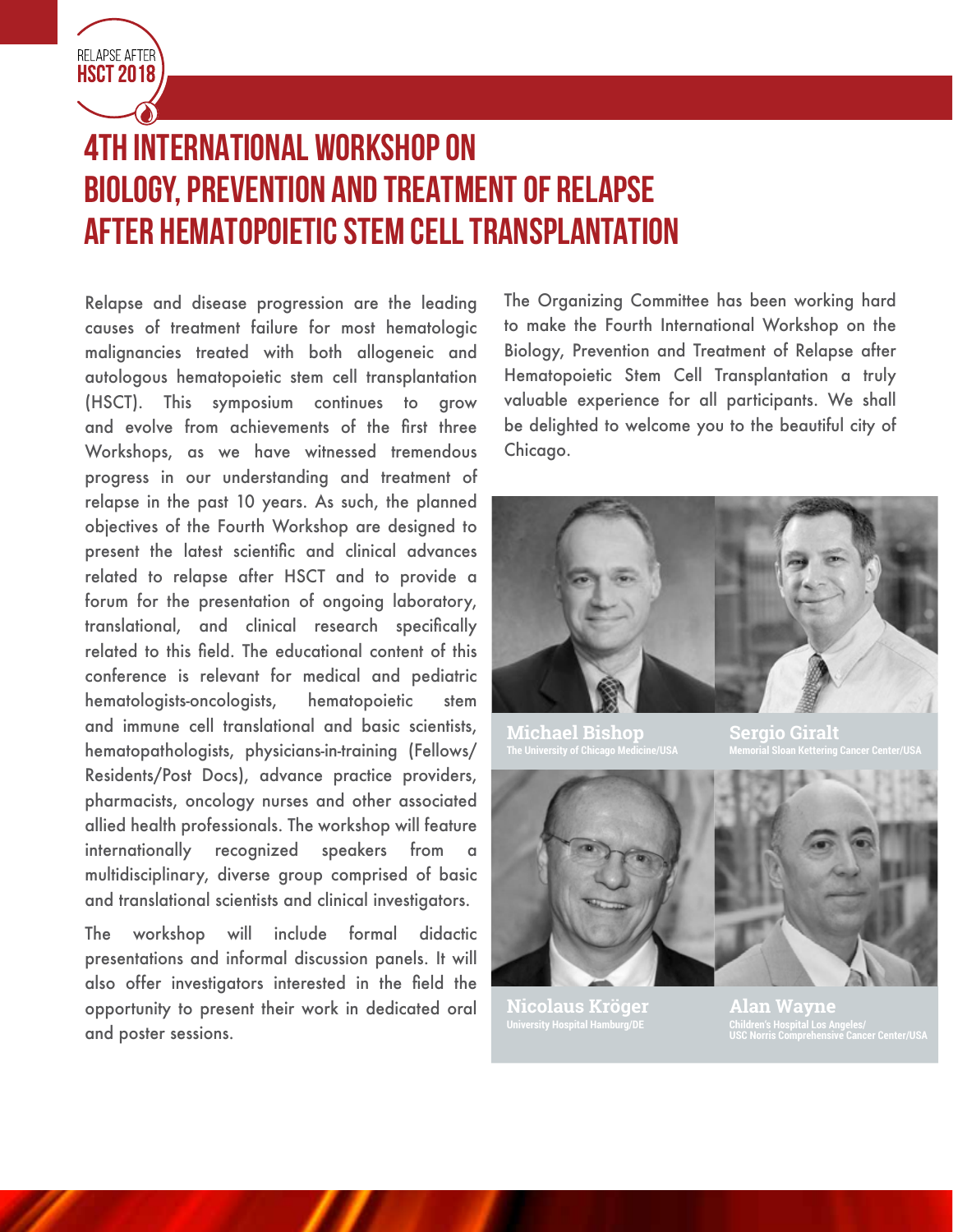### **OVERVIEW**

# **AIMS OF THE WORKSHOP**

**Primary Aim:** To review the state of the science and basic, translational and clinical research related to relapse after both allogeneic and autologous HSCT.

- Update the current state of the science relative to biology and clinical study of relapse related to both autologous and allogeneic HSCT.
- Provide a forum for the presentation of ongoing laboratory and translational research specifically related to relapse following HSCT.
- Provide a forum to present ongoing clinical trials that are specific to the study of and treatment of relapse following HSCT.
- Provide an overview of the potential role of CAR T-cells and other cellular therapies in the prevention and treatment of relapse following HSCT.

# **MAIN TOPICS**

#### **Epidemiology of relapse Biology of relapse**

- Microenvironment
- Checkpoint blockade
- HLA-loss
- T-cell impairment
- NK/CIK cells
- Intrinsic tumor resistance

#### **Methods to prevent and treat relapse**

- Tumor-specific T-cells
- Checkpoint inhibitors
- Genetically modified T-cells
- CAR T-cells
- NK/CIK cells
- Vaccination
- Antibodies (e.g., bispecific and polyclonal)
- Hypomethylating agents
- HDAC inhibitors
- Immunmodulating drugs (ImiDs)
- Small molecular and TKIs

#### **Role of minimal residual disease**

- FACS
- Next Generation Sequencing
- Digital PCR

#### **Clinical results and trials**

- Lymphoid Malignancies
- Acute Leukemias
- Multiple Myeloma
- MDS and MPN

#### **Workshops (Meet the Experts)**

- Basic Immunology for Transplant
- Trial Design/Biostatistics
- CRS
- Regulatory
- Junior Faculty/Fellows
- MRD Methods and Monitoring

#### **Poster Session**

#### **Exhibits**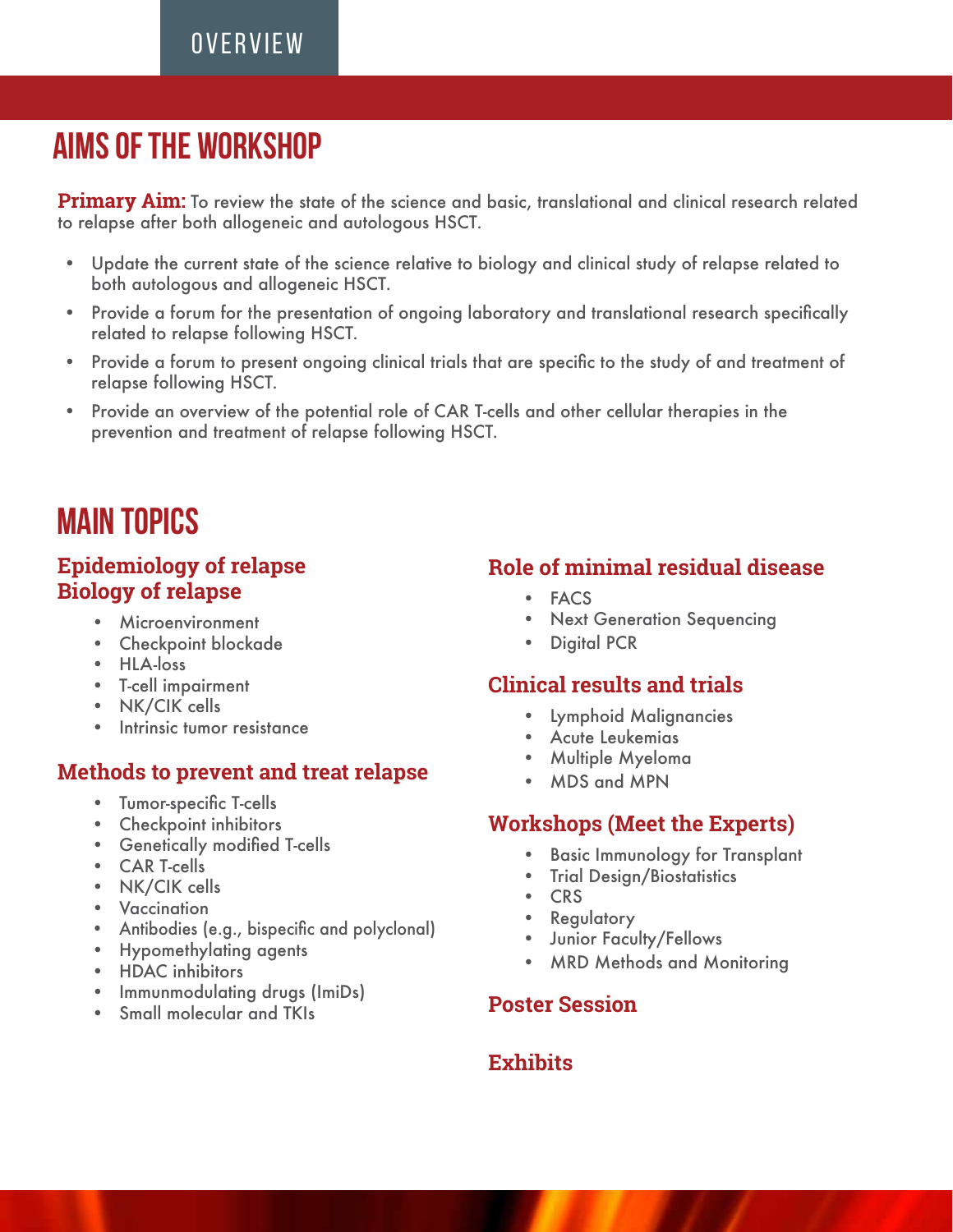

#### **AMA PRA Category 1 Credit™**

This activity has been planned and implemented in accordance with the accreditation requirements and policies of the Accreditation Council for Continuing Medical Education (ACCME) through the joint providership of the University of Chicago Pritzker School of Medicine and the Organizing Committee. The University of Chicago Pritzker School of Medicine is accredited by the ACCME to provide continuing medical education for physicians.



The University of Chicago Pritzker School of Medicine designates this live activity for a maximum of 14 *AMA PRA Category 1 Credits™*. Physicians should claim only the credit commensurate with the extent of their participation in the activity.

Nurses and other healthcare professionals will receive a Certificate of Participation. For information on the applicability and acceptance of Certificates of Participation for educational activities certified for *AMA PRA Category 1 Credit™* from organizations accredited by the ACCME, please consult your professional licensing board.

#### **ABIM MOC II:**

Successful completion of this CME activity, which includes participation in the evaluation component, enables the participant to earn up to 14 MOC points in the American Board of Internal Medicine's (ABIM) Maintenance of Certification (MOC) program. Participants will earn MOC points equivalent to the amount of CME credits claimed for the activity. It is the CME activity provider's responsibility to submit participant completion information to ACCME for the purpose of granting ABIM MOC credit.

#### **European Union of Medical Specialties:**

The American Medical Association (AMA) has an agreement of mutual recognition of continuing medical education (CME) credit with the European Union of Medical Specialties (UEMS).

International physicians interested in converting *AMA PRA Category 1 Credit™* to EACCME credit should contact the UEMS.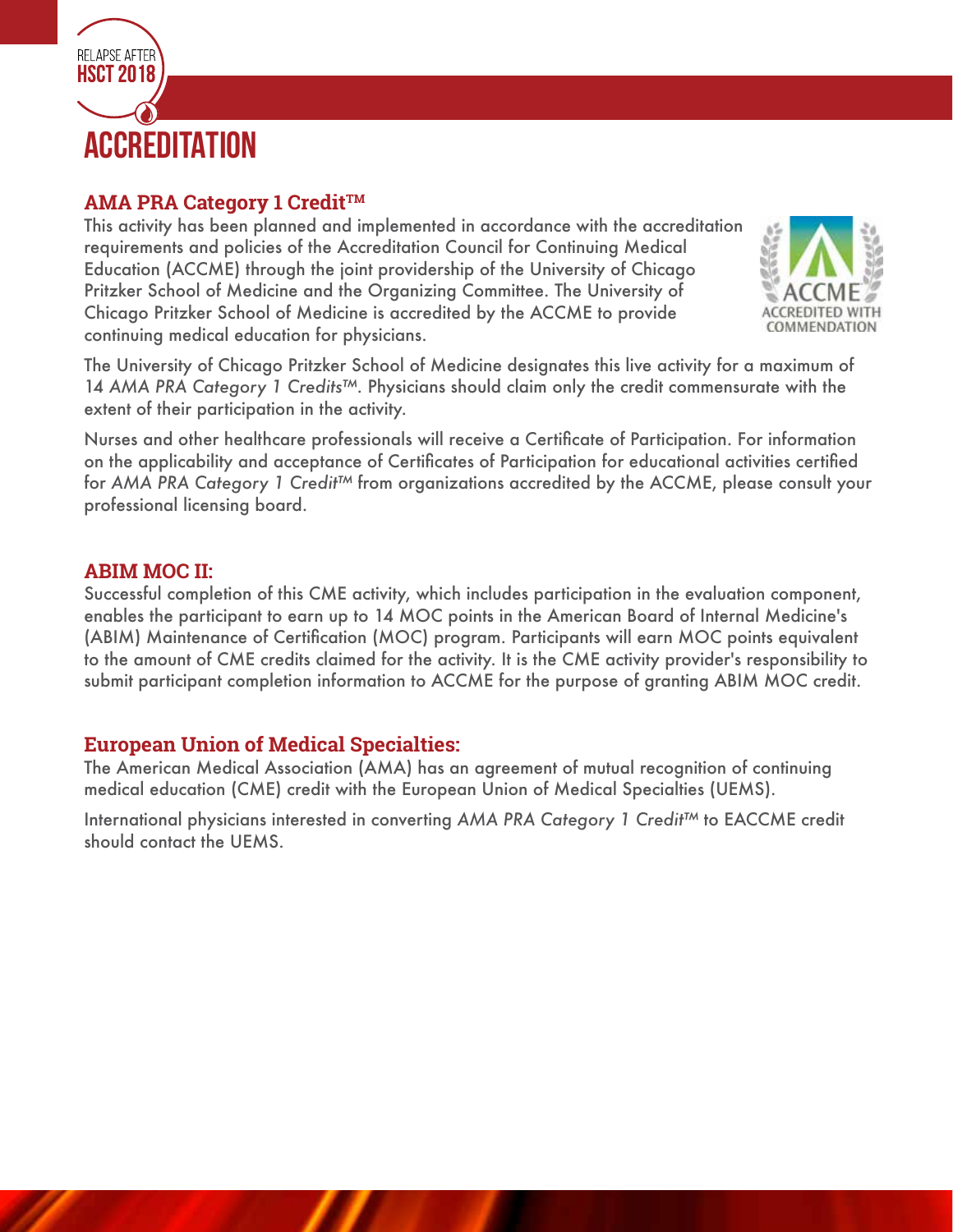### SUPPORT

# **SUPPORT OPPORTUNITIES**

## **Levels OF SPONSORSHIP**

### **Platinum – \$50,000**

- 320-sq.-ft., 16' x 20' exhibition space
- Four exhibitor registrations (additional registrations available at reduced rates)
- One full-page, back cover, color advertisement in the program booklet
- Acknowledgement: workshop website, workshop program book, on-site signage, mobile app
- Post-workshop mobile app push notification
- Brochure in the participants' bags

### **Gold – \$35,000**

- 160-sq.-ft., 8' x 20' exhibition space
- Four exhibitor registrations (additional registrations available at reduced rates)
- One half-page, inside front cover, color advertisement in the program booklet
- Acknowledgement: workshop website, workshop program book, on-site signage, mobile app
- Brochure in the participants' bags

### **Silver – \$25,000**

- 80-sq.-ft., 8' x 10' exhibition space
- Four exhibitor registrations (additional registrations available at reduced rates)
- Acknowledgement: workshop website, workshop program book, on-site signage, mobile app
- Brochure in the participants' bag

### **Classic – \$15,000**

- 80-sq.-ft., 8' x 10' exhibition space
- Two exhibitor registrations (additional registrations available at reduced rates)
- Acknowledgement: workshop website, workshop program book, on-site signage, mobile app
- Brochure in the participants' bags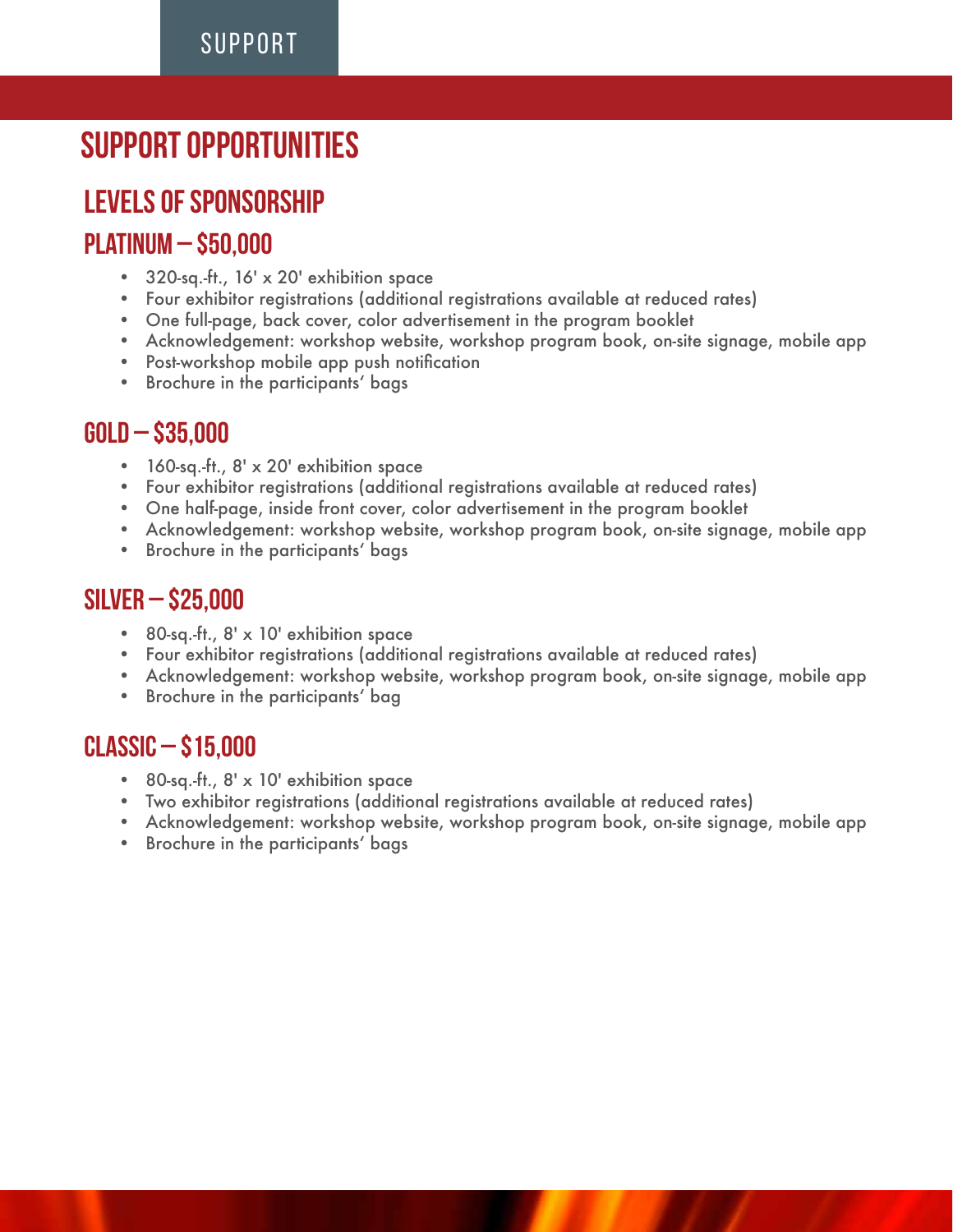

### **Friday Breakfast - INDUSTRIAL SYMPOSIUM (NON-CME-APPROVED) – \$26,000**

Opportunity to hold a non-CME-approved industrial symposium as part of the scientific program; the content and speakers are subject to approval by the Workshop Chairpersons

- 50 minutes to present approved content
- Audiovisual equipment
- 80-sq.-ft., 8' x 10' exhibition space
- Two exhibitor registrations (additional registrations available at reduced rates)
- Acknowledgement: workshop website, workshop program book, on-site signage, mobile app
- Brochure in the participants' bags

The expenses (travel, accommodations and registration) of the sponsors, chairpersons and speakers of the industrial symposium are additional and the responsibility of the supporter.

### **Saturday Breakfast - INDUSTRIAL SYMPOSIUM (NON-CME-APPROVED) – \$26,000**

Opportunity to hold a non-CME-approved industrial symposium as part of the scientific program; the content and speakers are subject to approval by the Workshop Chairpersons

- 50 minutes to present approved content
- Audiovisual equipment
- 80-sq.-ft., 8' x 10' exhibition space
- Two exhibitor registrations (additional registrations available at reduced rates)
- Acknowledgement: workshop website, workshop program book, on-site signage, mobile app
- Brochure in the participants' bags

The expenses (travel, accommodations and registration) of the sponsors, chairpersons and speakers of the industrial symposium are additional and the responsibility of the supporter.

## **Continental Breakfast (Sole Support) – \$18,000**

- 80-sq.-ft., 8' x 10' exhibition space
- Two exhibitor registrations (additional registrations available at reduced rates)
- Acknowledgement: workshop website, workshop program book, on-site signage, mobile app
- Brochure in the participants' bags
- Cocktail napkins and signage at event with logo

## **Coffee Breaks (Sole Support) (3 available) – \$7,500**

- Includes a table at break area for brochures (table in exhibits is not included)
- One exhibitor registration (additional registrations available at reduced rates)
- Acknowledgement: workshop website, workshop program book, on-site signage, mobile app
- Brochure in the participants' bags
- Signage at event with logo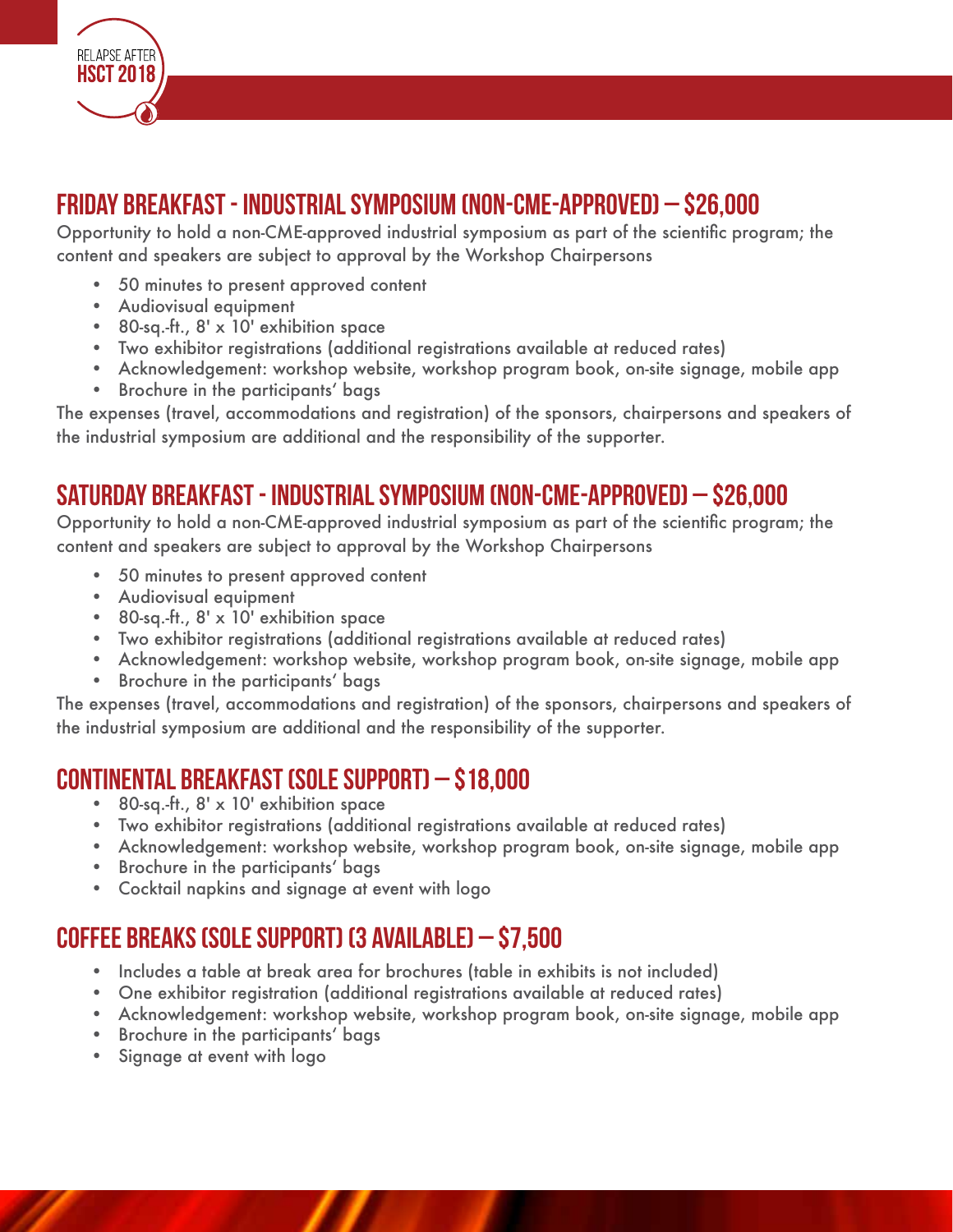SUPPORT

## **Lunch, strolling at exhibits (Sole Support) (2 available) – \$35,000**

Opportunity to support a lunch in the exhibit area for all participants of the workshop

- 160-sq.-ft., 8' x 20' exhibition space
- Two exhibitor registrations (additional registrations available at reduced rates)
- One half-page, inside back cover, color advertisement in the program booklet
- Acknowledgement: workshop website, workshop program book, on-site signage, mobile app
- Brochure in the participants' bags
- Cocktail napkins and signage at event with logo

### **WELCOME RECEPTION (Sole Support) – \$36,000**

Opportunity to support the welcome reception for all participants of the workshop

- Company logo on the official invitation to the welcome reception
- 160-sq.-ft., 8' x 20' exhibition space
- Four exhibitor registrations (additional registrations available at reduced rates)
- One half-page, inside front cover, color advertisement in the program booklet
- Acknowledgement: workshop website, workshop program book, on-site signage, mobile app
- Brochure in the participants' bags
- Cocktail napkins and signage at event with logo

### **Faculty Dinner (Sole Support) – \$15,000**

Opportunity to support the dinner for faculty and speakers attending the workshop

- Company logo on the official invitation to the faculty dinner
- Two exhibitor registrations (additional registrations available at reduced rates)
- Acknowledgement: at dinner, workshop website, workshop program book, on-site signage, mobile app
- Brochure in the participants' bags
- Signage at event with logo

### **Gala Event (Sole Support) – \$40,000**

Opportunity to support the off-site dinner for all ticketed participants of the workshop

- Company logo on the official invitation to the gala event
- Invitations for all company representatives
- Formal recognition at gala event
- 160-sq.-ft., 8' x 20' exhibition space
- Two exhibitor registrations (additional registrations available at reduced rates)
- Acknowledgement: at event, workshop website, workshop program book, on-site signage, mobile app
- Brochure in the participants' bags
- Signage at event with logo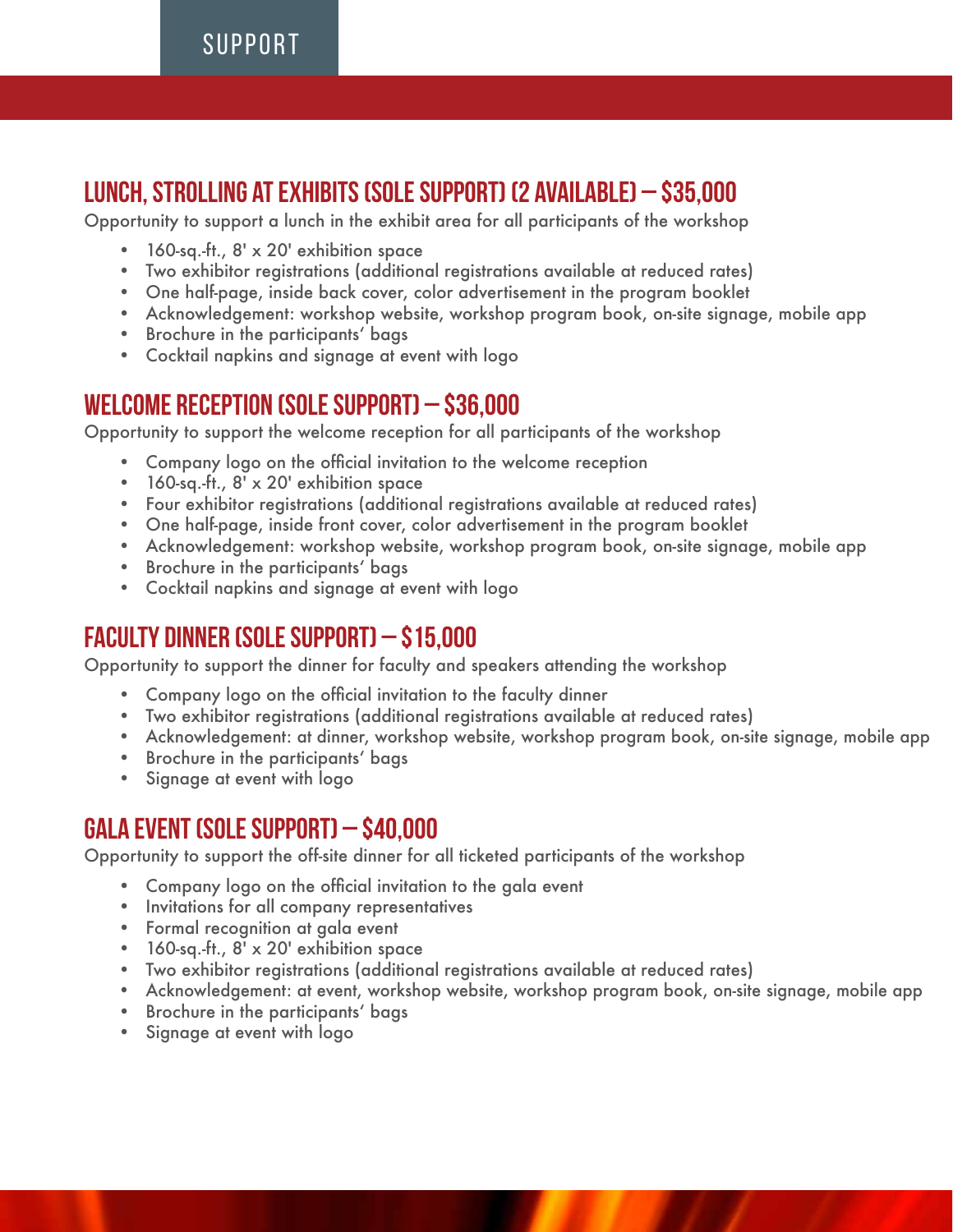

## **Workshop Lanyards (Sole Support) – \$5,000**

This opportunity is initially available to Platinum and Gold supporters; otherwise available on a first-come, first-served basis

- Opportunity to brand the lanyards (lanyards are provided by the organizer)
- Lanyards are provided by the organizer
- Brochure in the participants' bags
- Acknowledgment: workshop website, workshop program book, on-site signage, mobile app

### **Tote Bags (Sole Support) – \$10,000**

This opportunity is initially available on a first-come, first-served basis

- Opportunity to brand the tote bags (tote bags are provided by the organizer)
- One exhibitor registration (additional registrations available at reduced rates)
- Brochure in the participants' bags
- Acknowledgment: workshop website, workshop program book, on-site signage, mobile app

### **Brochure Insert – \$2,500**

- Company brochure to be inserted into the participants' bags
- Acknowledgment: workshop website, workshop program book, on-site signage, mobile app

### **Mobile App (Sole Support) – \$10,000**

Opportunity to support mobile app for all participants of the workshop

- One exhibitor registration (additional registrations available at reduced rates)
- Brochure in the participants' bags
- Acknowledgment: workshop website, workshop program book, on-site signage, mobile app

### **Note Pads and Pens (Sole Support) – \$5,000**

Opportunity to sponsor note pads and pens for all participants of the workshop (note pads and pens are provided by the organizer)

- Brochure in the participants' bags
- Acknowledgment: workshop website, workshop program book, on-site signage, mobile app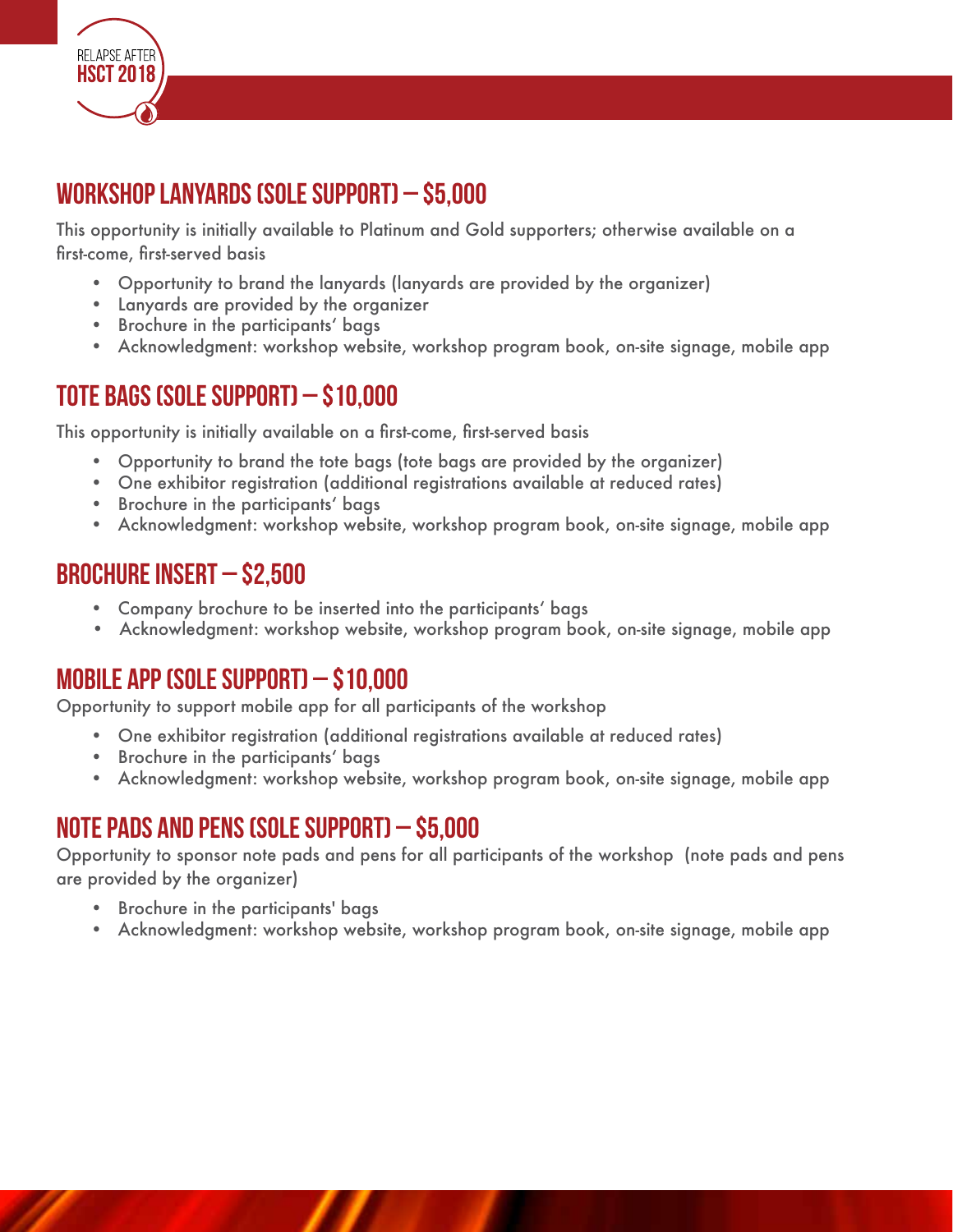### SPEAKERS

### **Confirmed Faculty**

Charalambos Andreadis, UCSF Peter Bader, University Hospital for Children and Adolescents, Frankfurt Michael Bishop, University of Chicago, Medicine Ivan Borrella, John Hopkins Jennifer Brudno, NCI Charles Craddock, University of Birmingham Marcos de Lima, Case Western Peter Dreger, University of Heidelberg John DiPersio, Washington University Tim Fenske, MCW Terry Fry, University of Colorado Tom Gajewski, University of Chicago, Medicine Luca Gattinoni, NCI Sergio Giralt, Memorial Sloan Kettering Cancer **Center** Ron Gress, NCI Boglarka Gyurkocza, Memorial Sloan Kettering Cancer Center Mehdi Hamadani, MCW Mary Horowitz, CIBMTR/MCW Xiao-Jun Huang, Peking University People's Hospital & Peking University Institute of Hematology Steven Hunger, CHOP/U Penn John Koreth, DFCI

Jochem Kolb, Ludwig Maximilian University of Munich

Nicolaus Kröger, University Hospital Hamburg

Ola Landgren, MSKCC Marcela Maus, MGH Richard Maziarz, OHSU Phil McCarthy, Roswell Park Sattva Neelapu, MDACC Marcelo Pasquini, MCW Steven Pavletic, NCI Michael Pulsipher, CHLA/USC Noopur Raje, MGH Alessandro Rambaldi, University of Milan Stanley Riddell, University of Washington Christoph Schmid, Klinikum Augsburg Hans Schreiber, University of Chicago, Medicine Nirali Shah, NCI Christian Steidl, British Columbia Cancer Agency Monica Thakar, MCW Luca Vago, Ospedale di San Raffaele Istituto Marcel van den Brink, MSKCC Alan Wayne, Childrens Hospital Los Angeles, USC Norris Comprehensive Cancer Center John Welch, Washington University *Speakers subject to change*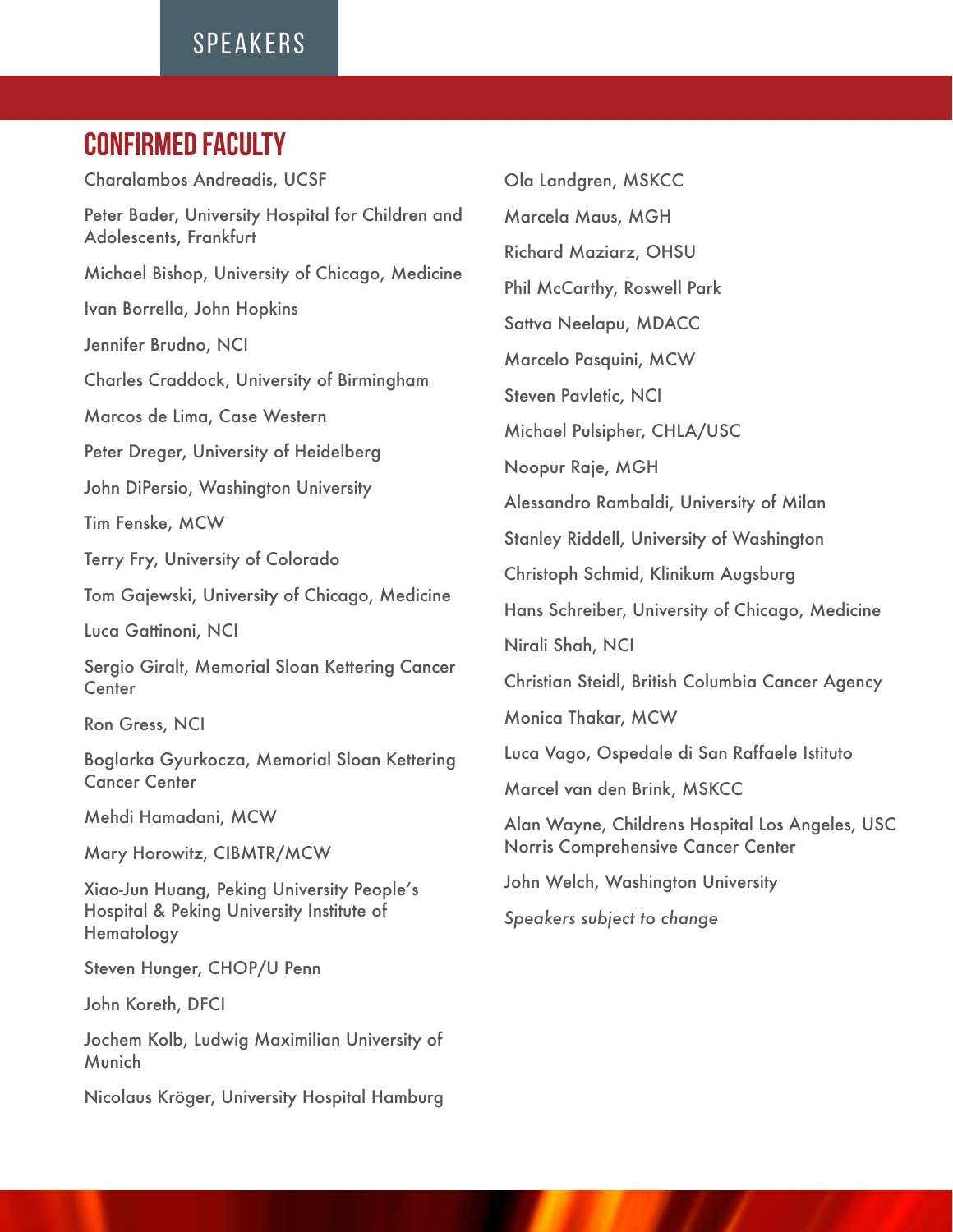## **Friday September 21, 2018**

**7:00 – 8:00 Breakfast Symposium (Tentative)**

**8:00 – 8:10 Welcome and Introduction**

**RELAPSE AFTER HSCT 2018** 

**8:10 – 8:40 Session I: The Epidemiology of Relapse**

**8:40 – 10:30 Session II: Biology of Relapse (Part 1)** 

**8:40 – 8:55** Immune Reconstitution following HSCT

**8:55 – 9:10** T-Cell Exhaustion

**9:10 – 9:25**  Human Leukocyte Antigens

**9:25 – 9:40**  Tumor-specific mutant proteins as targets for immunotherapy

**9:40 – 9:55**  Tumor microenvironment

**9:55 – 10:10**  Microbiome

**10:10 – 10:30**  Panel Discussion and Questions

**10:30 – 11:00 Break**

**11:00 – 12:20 Session III: Biology of Relapse (Part 2)** 

**11:00 – 11:15**  Mechanisms of Immune Privilege in Lymphoid **Malignancies** 

**11:15 – 11:30**  Microenvironment in Myeloma

**11:30 – 11:45**  Clonal Evolution of AML/MDS

**11:45 – 12:00**  lonal Evolution of ALL

**12:00 – 12:20**  Panel Discussion and Questions

**12:25 – 1:25 Lunch Symposia/Special Interest**

#### **1:30 – 2:50**

**Session IV: Monitoring for Relapse** 

**1:30 – 1:45**  Monitoring for Relapse in Non-Hodgkin Lymphoma and Hodgkin Lymphoma

**1:45 – 2:00**  Monitoring for Relapse in Multiple Myeloma

**2:00 – 2:15**  Monitoring for Relapse in Acute Myeloid Leukemia

**2:15 – 2:30**  Monitoring for Relapse in Acute Lymphoblastic Leukemia

**2:30 – 2:50**  Panel Discussion and Questions

**2:50 – 3:20** 

**Break**

**3:20 – 5:10 Session V: Methods for Prevention of Relapse (Part 1)**

**3:20 – 3:35** Maintenance Therapy after Autologous HSCT for MCL and FL

**3:35 – 3:50** Maintenance Therapy after Autologous HSCT for HL

**3:50 – 4:05** Choice of Allogeneic vs Autologous HSCT in early relapse NHL and double hit lymphoma

**4:05 – 4:20** Single vs Tandem vs Auto-Allo in Multiple Myeloma

**4:20 – 4:35** Maintenance and Consolidative Therapy after Autologous HSCT for Myeloma

**4:35 – 4:50** Cellular immune therapy (MILs, DCs and CAR T) after Autologous HSCT for Myeloma

**4:50 – 5:10** Panel Discussion and Questions

**5:10 – 6:00 Session VI: Best Abstracts** 

**6:00 – 7:30 Welcome Reception and Poster Viewing**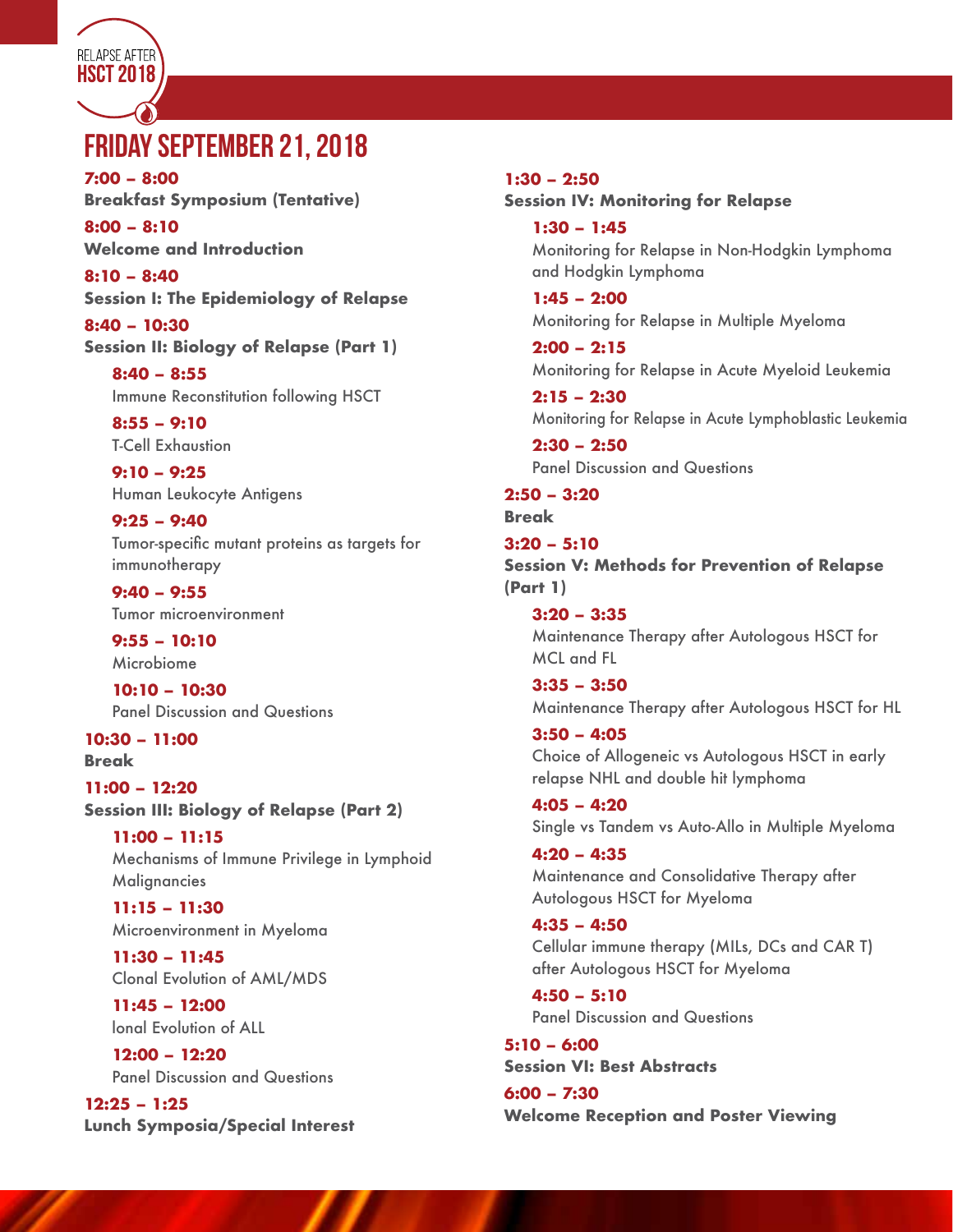### **SCHEDULE**

### **Saturday September 22, 2018**

**7:00 – 8:00 Breakfast Symposium (Tentative)**

**8:00 – 9:50 Session VII: Methods for Prevention of Relapse (Part 2)** 

**8:00 – 8:15** Choice of Conditioning Regimen in Allogeneic HSCT for AML

**8:15 – 8:30** Choice of Donor in Allogeneic HSCT for Acute Leukemias **8:30 – 8:45**

Maintenance Therapy after Allogeneic HSCT for AML and MDS

**8:45 – 9:00** Conditioning Regimens for ALL

**9:00 – 9:15**  Prophylactic DLI after Allogeneic HSCT for Leukemia

**9:15 – 9:30** CAR T-Cells as a Bridge to Allogeneic HSCT or Maintenance Therapy after ALL

**9:30 – 9:50** Panel Discussion and Questions

**9:50 – 10:20 Break**

**10:20 – 11:55 Session VIII: Methods for the Treatment of Relapse (Part 1)** 

**10:20 – 10:35**  Allogeneic HSCT vs. CAR T for Relapsed DLBCL after Autologous HSCT

**10:35 – 10:50**  Second Autologous HSCT versus Allogeneic HSCT in Relapsed Myeloma

**10:50 – 11:05**  DLI (+/- chemo) versus Second Allogeneic Transplant in relapsed AML

**11:05 – 11:20** Choice of Donor in Second Allogeneic Transplant in Relapsed Leukemia

**11:20 – 11:35**  Relapse in the Setting of Active GVHD

**11:35 – 11:55**  Panel Discussion and Questions

**12:00 – 1:00 Lunch Symposia/Special Interest**

**1:00 – 2:35 Session IX: Methods for the Treatment of Relapse – CAR T-Cells**

**1:00 – 1:15:** CAR T-Cell Therapy in NHL

**1:15 – 1:30** CAR T-Cell Therapy in B-ALL

**1:30 – 1:45** CAR T-Cell Therapy in Multiple Myeloma

**1:45 – 2:00** CAR T-Cell Donor Lymphocyte Infusions

**2:00 - 2:15** Relapse after CAR T-Cell Therapy

**2:15 – 2:35** Panel Discussion and Questions

**2:35 – 3:40 Session X: CIBMTR/EBMT Special Session on Cellular Immunotherapy**

**2:35 – 2:50** Current status of cellular therapy

**2:50 – 3:05** Economics of cellular therapy

**3:05 – 3:20** CIBMTR/EBMT Cellular Therapy Registry

**3:20 – 3:40**  Panel Discussion and Questions

**3:40 – 4:00 Session XI: Summary and Future Directions 4:00** 

**Adjourn**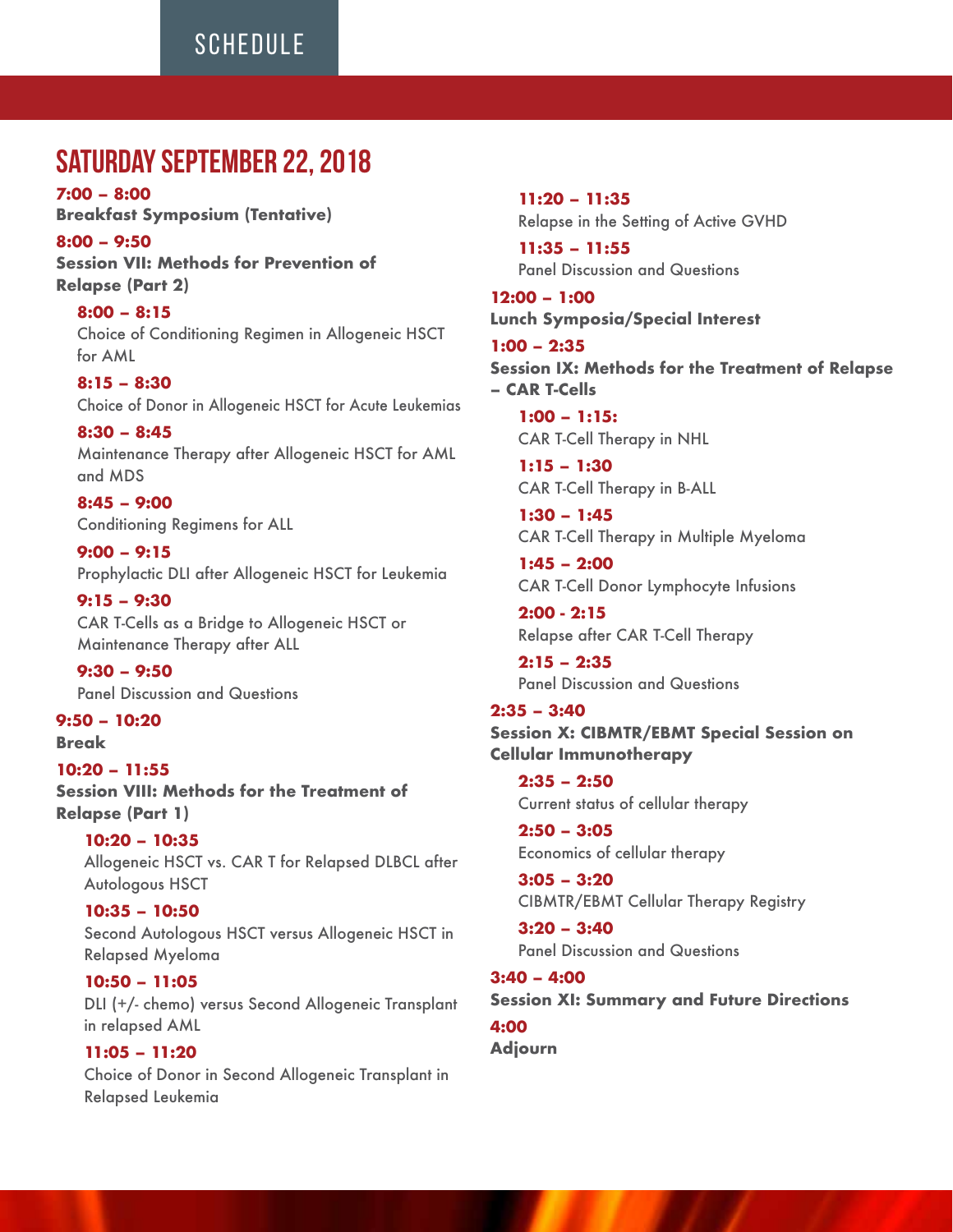

# **GENERAL INFORMATION**

#### **VENUE**

InterContinental Chicago Magnificent Mile, 505 North Michigan Avenue, Chicago, IL 60611 For hotel room reservations, go to conference registration: www.relapse-after-hsct.com/registration Rooms fill up quickly.

#### **WORKSHOP SUPPORT/REGISTRATION/EXHIBITION**

Our conference planning partner is MOC&CO, www.mocandco.com. Phone: 630.338.8517•Email: HSCTconference@mocandco.com Our exhibit partner is J&J Exhibits.

#### **LIABILITY AND INSURANCE**

The workshop organizer cannot accept liability for personal accidents, loss or damage to private property of participants, either during or indirectly arising from the Relapse Workshop. Participants are advised to secure their own personal travel and health insurance for their trip.

All exhibitors and sponsors are required to provide a certificate of insurance. Details will be provided in your sponsor and exhibitor kit.

#### **TERMS AND CONDITIONS**

- Support items are allocated on a first-come, first-served basis.
- All support and exhibition prices quoted are in U.S. Dollars.
- All payments must be received before the beginning of the workshop. Should the company fail to make the payment prior to the commencement of the workshop, the organizer reserves the right to cancel the company's participation and benefits.
- Time slot allocation will be based on level of support and approval of the organizing committee.
- The exhibitor agrees to abide by ACCME Standards for Commercial Support as stated at www.accme.org: SCS 4.2:
	- Product-promotion material or product-specific advertisement of any type is prohibited in or during CME activities. The juxtaposition of editorial and advertising material on the same products or subjects must be avoided. Live (staffed exhibits, presentations) or enduring (printed or electronic advertisements) promotional activities must be kept separate from CME.
	- Live, face-to-face CME, advertisements and promotional materials cannot be displayed or distributed in the educational space immediately before, during or after a CME activity. Providers cannot allow representatives of Commercial Interests to engage in sales or promotional activities while in the space or in the place of the CME activity.
- The workshop organizer reserves the right to accept or decline offers of support and applications for exhibition space.

The workshop organizer reserves the right to amend the published floorplan, should it be deemed necessary, for the benefit of the exhibition as a whole.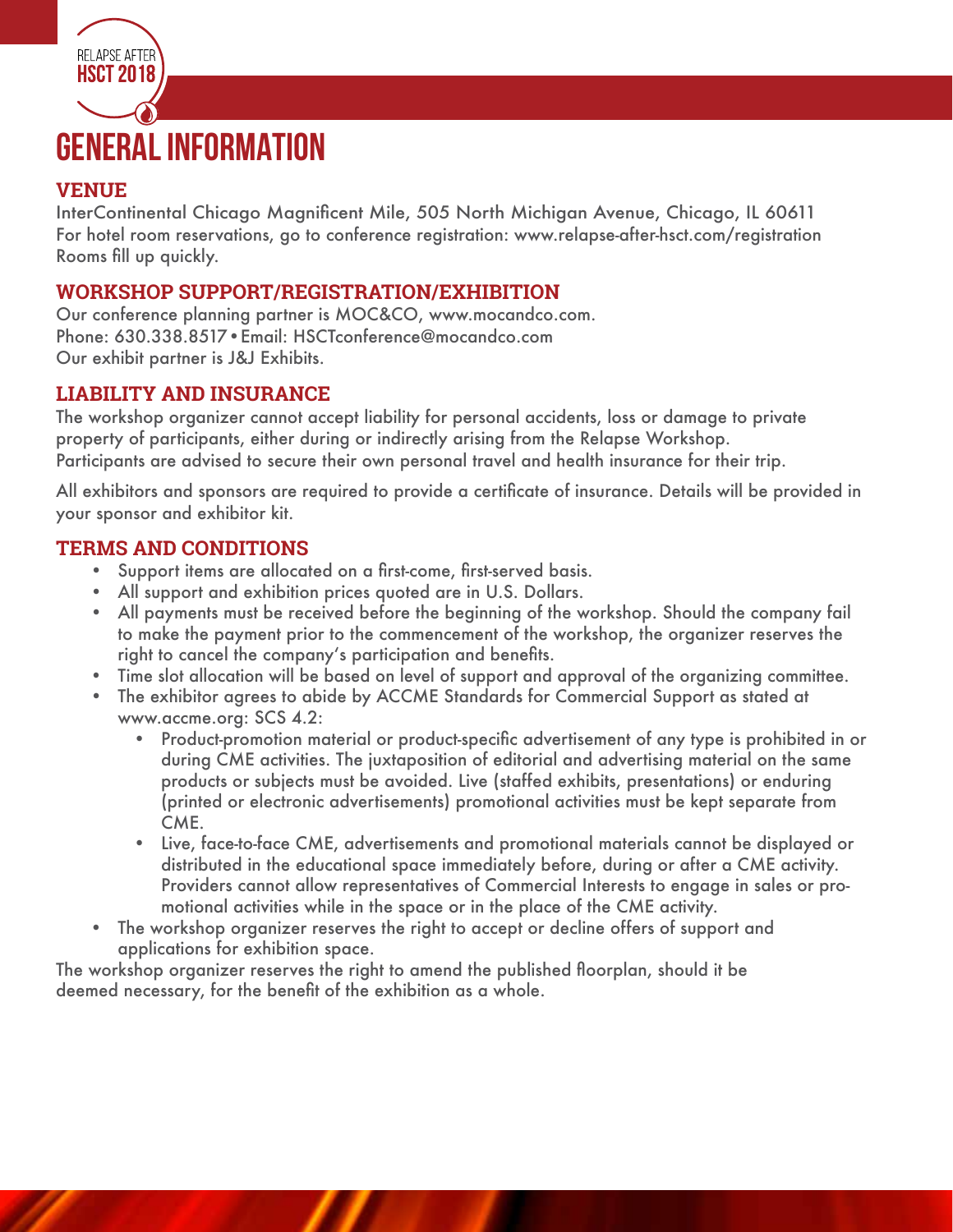### INFORMATION

# **EXHIBITION**

The exhibition will be held at the InterContinental Chicago Magnificent Mile. The exhibition floor plan is designed to maximize exposure to the participants. All lunches and the welcome reception will be held in the exhibition area.

Exhibition space will be available on a first-come, first-served basis, with priority given to Platinum and Gold supporters.

The standard booth size is 8' x 10'.

Companies that have exhibits only will be acknowledged as exhibitors only.

#### **Exhibition space rental is priced according to size and includes:**

- 8' High back wall
- 3' High side rail
- One 6' Skirted table
- Two Padded Chairs
- One Wastebasket
- One 7" x 44" Booth ID Sign
- One exhibitor registration per booth
	- Additional exhibitor registrations available for \$300 per person
- General cleaning of public areas

Additional exhibition equipment and services may be ordered by means of the form on the following pages of this brochure.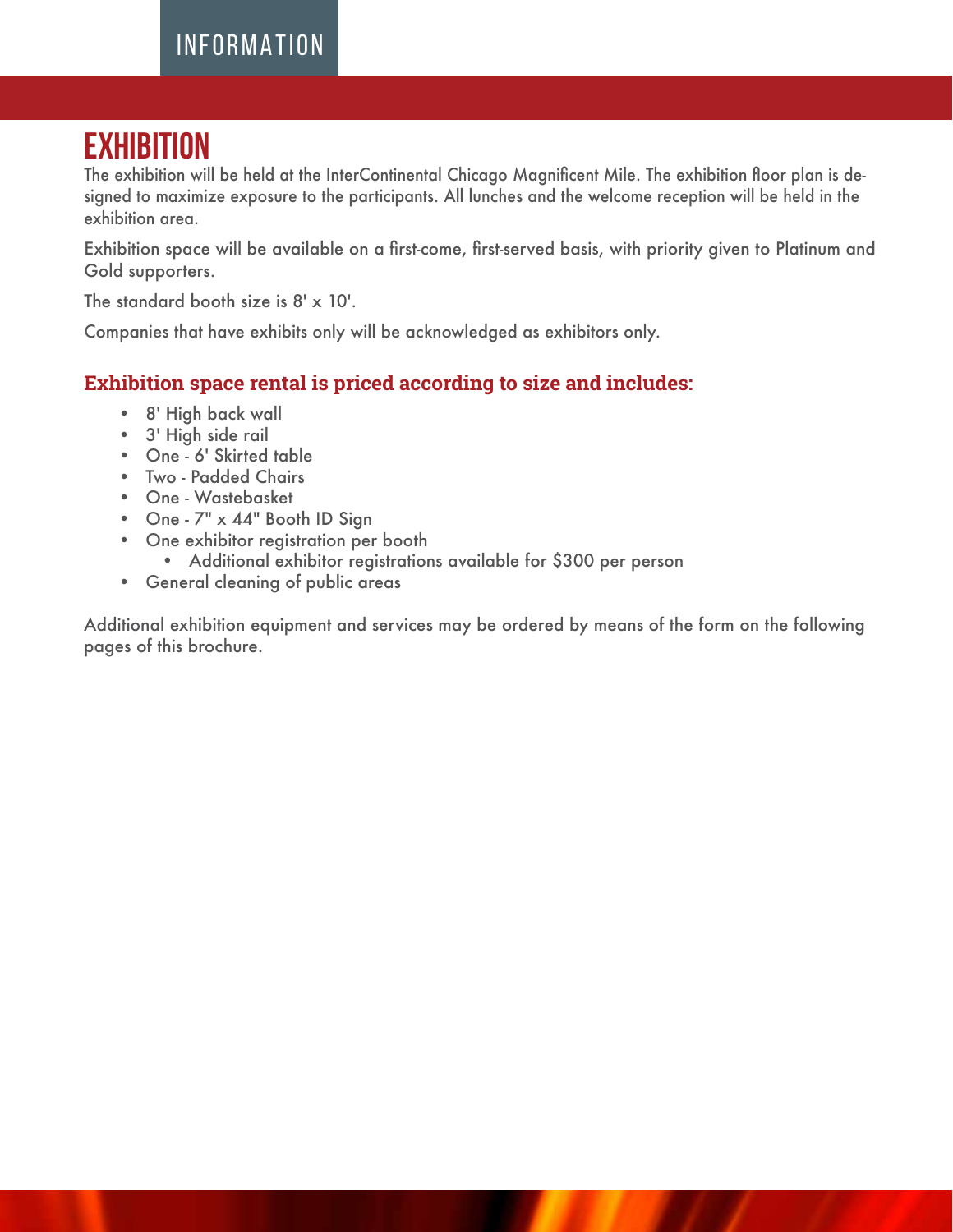

# **sponsor/Exhibitor Registration Form**

## **This must be returned to: MOC&CO-Conference Planning COmpany before June 30, 2018**

4th International Workshop on Biology, Prevention and Treatment of Relapse after Hematopoietic Stem Cell Transplantation

Email: HSCTconference@mocandco.com •Fax: 630.443.7003

September 21-22, 2018 • InterContinental Chicago

| Company                                                                                                |                                                                                                                                                                                                                       |                                                                                                                              |             |                   |                      |                                                                                                                                          |
|--------------------------------------------------------------------------------------------------------|-----------------------------------------------------------------------------------------------------------------------------------------------------------------------------------------------------------------------|------------------------------------------------------------------------------------------------------------------------------|-------------|-------------------|----------------------|------------------------------------------------------------------------------------------------------------------------------------------|
| Contact                                                                                                |                                                                                                                                                                                                                       |                                                                                                                              |             |                   |                      |                                                                                                                                          |
| Department                                                                                             |                                                                                                                                                                                                                       |                                                                                                                              |             |                   |                      |                                                                                                                                          |
| <b>Address</b>                                                                                         |                                                                                                                                                                                                                       |                                                                                                                              |             |                   |                      |                                                                                                                                          |
|                                                                                                        | City/State/Zip Code                                                                                                                                                                                                   |                                                                                                                              |             |                   |                      |                                                                                                                                          |
| Phone                                                                                                  |                                                                                                                                                                                                                       |                                                                                                                              | Email       |                   |                      |                                                                                                                                          |
|                                                                                                        | Invoice Address (if different)                                                                                                                                                                                        |                                                                                                                              |             |                   |                      |                                                                                                                                          |
|                                                                                                        |                                                                                                                                                                                                                       | Order No./PO No./Tax No., if necessary _<br>We will send an invoice with payment instructions to the email designated above. |             |                   |                      |                                                                                                                                          |
|                                                                                                        | <b>Categories of Sponsorship</b>                                                                                                                                                                                      |                                                                                                                              |             |                   |                      |                                                                                                                                          |
|                                                                                                        | Platinum<br>Gold<br>$\Box$                                                                                                                                                                                            | \$50,000<br>\$35,000                                                                                                         | П<br>$\Box$ | Silver<br>Classic | \$25,000<br>\$15,000 |                                                                                                                                          |
|                                                                                                        | <b>Support Opportunities</b>                                                                                                                                                                                          |                                                                                                                              |             |                   |                      |                                                                                                                                          |
| $\Box$<br>$\Box$<br>$\Box$<br>□.<br>$\Box$<br>$\Box$<br>□<br>$\Box$<br>$\Box$<br>$\Box$<br>□<br>$\Box$ | Breakfast, each<br>Lunch, each<br>Coffee break, each<br><b>Welcome Reception</b><br><b>Faculty Dinner</b><br><b>Gala Event</b><br>Lanyards<br>Tote bags<br>Mobile app<br>Note pads and pens<br><b>Brochure</b> insert | <b>Industrial Symposium (Non-CME-approved)</b>                                                                               |             |                   |                      | \$26,000<br>\$18,000<br>\$35,000<br>\$7,500<br>\$36,000<br>\$25,000<br>\$40,000<br>\$5,000<br>\$10,000<br>\$10,000<br>\$5,000<br>\$2,500 |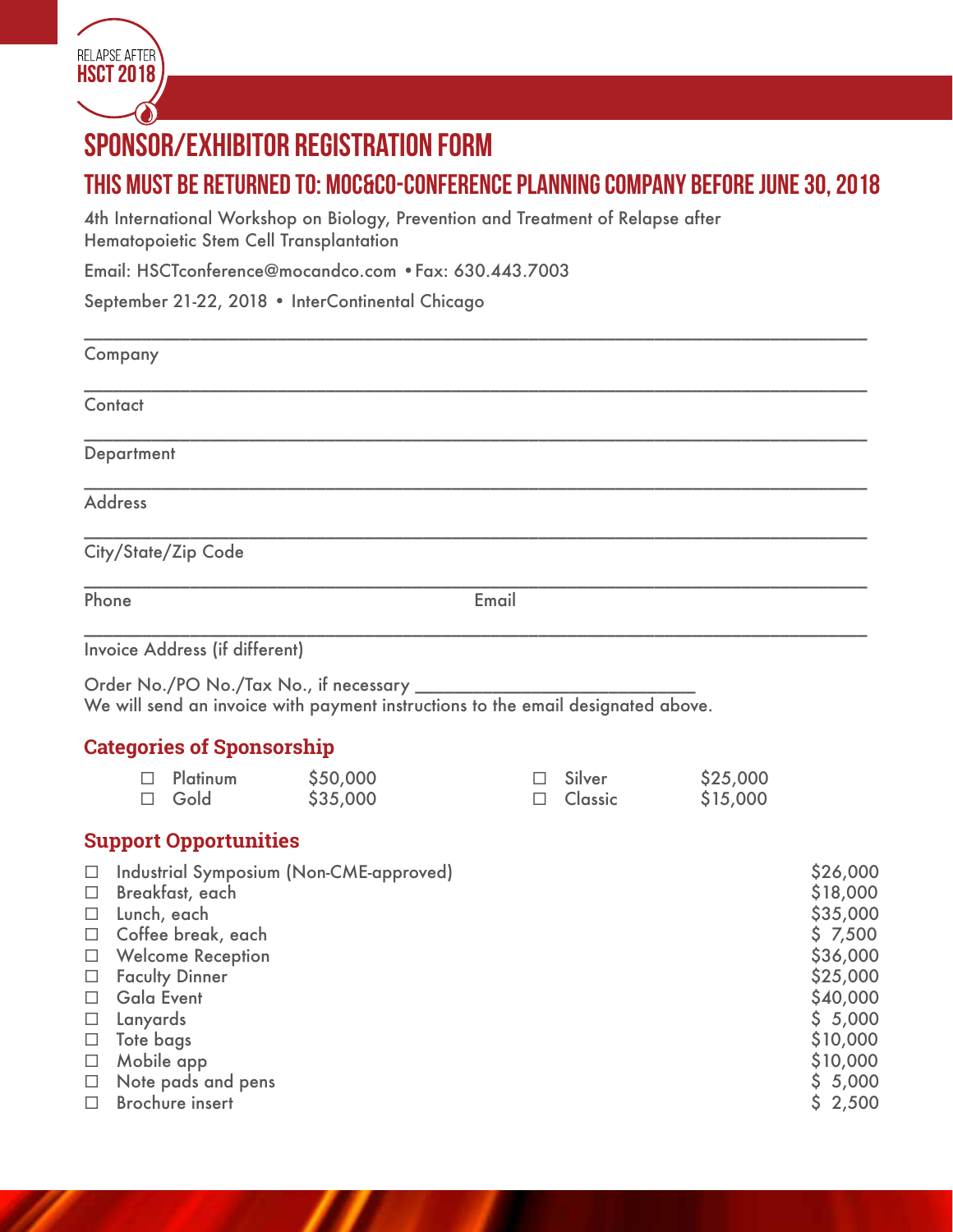### **REGISTRATION**

#### **Exhibition (standard booth size of 80 sq. ft.)**

Please note, space is limited; sponsors will have priority on securing space.

 $\Box$  8' x 10' Booth - \$6,000  $\Box$  8' x 20' Booth - \$12,000

Includes company profile in the program booklet, the booth area, 1 table, 2 chairs during the exhibition, 1 exhibitor registration (8' x 10') or 2 exhibitor registrations (8' x 20'), set-up and tear-down time as well as a general cleaning.

Once you have registered for your sponsorship and/or exhibits, you will receive an exhibit booklet with further details from our exhibit partner, J&J. Please note, the InterContinental cannot receive freight; all freight must go through the exhibit company.

Freight will move in the evening of September 20. Exhibitors will have access to set up their booths from 7am to 11am on September 21. Exhibits will be open September 21 for lunch and welcome reception. On September 22, the Exhibits will be open for lunch; concluding at 1:30pm. Tear-out must be complete by 4pm on September 22. Due to time constraints, please keep this in mind when designing your exhibit.

There is no entitlement to a specific exhibition space. Booth space will be available on a first-come, first-served basis, with priority given to Platinum and Gold sponsors.

#### **Staff/Participants**

Registration pass for 1 (8'  $\times$  10') or 2 (8'  $\times$  20') included in the exhibitor fee, which also entitles the participant(s) to attend the scientific program. Additional staff \_\_\_\_\_ person(s) at \$300 each

#### **General Sponsoring**

Become a sponsor of the event and design your individual sponsorship. Please feel free to contact us so that we may provide you with a personal proposal according to your needs and wishes. We will support the event with:  $\zeta$ 

#### **Booking (binding)**

Once we have received your registration form, the reservation will be confirmed. The amount for all booked items is payable by credit card or bank transfer and will be contained in a confirmation email with invoice.

My signature confirms my booking, and I agree to the terms and conditions as stated above.

Signature Date

\_\_\_\_\_\_\_\_\_\_\_\_\_\_\_\_\_\_\_\_\_\_\_\_\_\_\_\_\_\_\_\_\_\_\_\_\_\_\_\_\_\_\_\_\_\_\_\_\_\_\_\_\_\_\_\_\_\_\_\_\_\_\_\_\_\_\_\_\_\_\_\_\_\_\_\_

Fax or email two-page completed registration form to: email - HSCTconference@mocandco.com fax - 630.443.7003